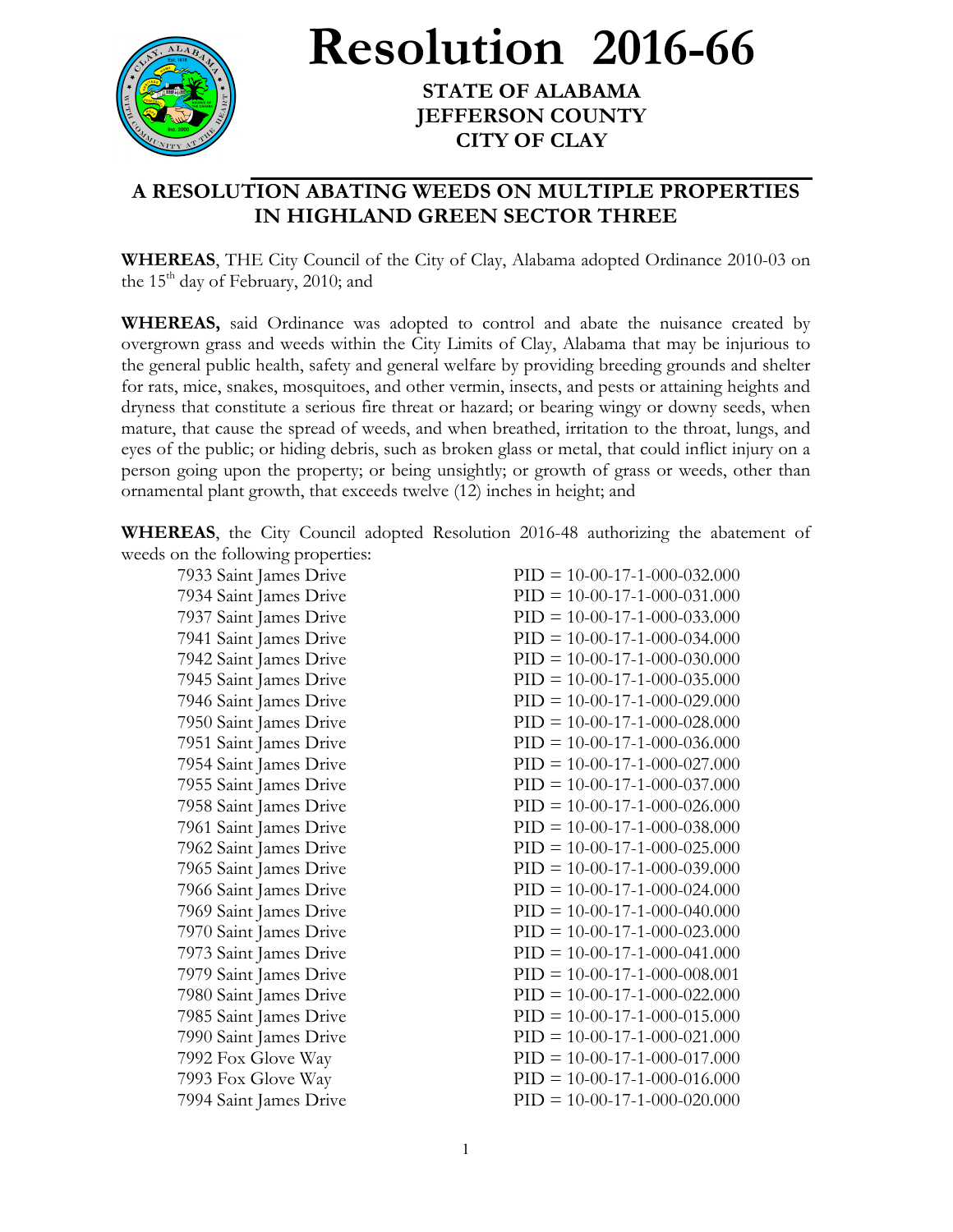7998 Saint James Drive PID = 10-00-17-1-000-019.000 7999 Saint James Drive PID = 10-00-17-1-000-018.000

and abatement took place on November 1, 2016; and

| <b>Property Address</b>                                                | <b>TOTAL</b>                                                                                   |
|------------------------------------------------------------------------|------------------------------------------------------------------------------------------------|
| report filed and attached to this Resolution in the following amounts: |                                                                                                |
|                                                                        | <b>WHEREAS</b> , the Public Works Superintendent has submitted the cost of said abatement in a |

| <b>Property Address</b> | <b>TOTAL</b> |
|-------------------------|--------------|
| 7933 Saint James Dr     | 187.85       |
| 7934 St James Dr        | 187.85       |
| 7937 St James Dr        | 187.85       |
| 7941 St James Dr        | 187.85       |
| 7942 St James Dr        | 187.85       |
| 7945 St James Dr        | 187.85       |
| 7946 St James Dr        | 187.85       |
| 7950 St James Dr        | 187.85       |
| 7951 St James Dr        | 187.85       |
| 7954 St James Dr        | 187.85       |
| 7955 St James Dr        | 187.85       |
| 7958 St James Dr        | 187.85       |
| 7961 St James Dr        | 187.85       |
| 7962 St James Dr        | 187.85       |
| 7965 St James Dr        | 187.85       |
| 7966 St James Dr        | 187.85       |
| 7969 St James Dr        | 187.85       |
| 7970 St James Dr        | 187.85       |
| 7973 St James Dr        | 187.85       |
| 7979 St James Dr        | 187.85       |
| 7980 St James Dr        | 187.85       |
| 7985 St James Dr        | 187.85       |
| 7990 St James Dr        | 187.85       |
| 7992 Fox Glove Way      | 187.85       |
| 7993 Fox Glove Way      | 187.85       |
| 7994 St James Dr        | 187.85       |
| 7998 St James Dr        | 187.85       |
| 7999 St James Dr        | 187.85       |

**NOW, THEREFORE BE IT RESOLVED** that the City Council authorizes the City Manager to file with the Probate Court of Jefferson County a lien for said abatement.

ADOPTED AND APPROVED, this 19<sup>th</sup> Day of December, 2016.

Charles K. Webster Ronnie Dixon Mayor City Manager

\_\_\_\_\_\_\_\_\_\_\_\_\_\_\_\_\_\_\_\_\_\_\_\_\_\_\_\_\_\_\_\_\_\_ **Attest**: \_\_\_\_\_\_\_\_\_\_\_\_\_\_\_\_\_\_\_\_\_\_\_\_\_\_\_\_